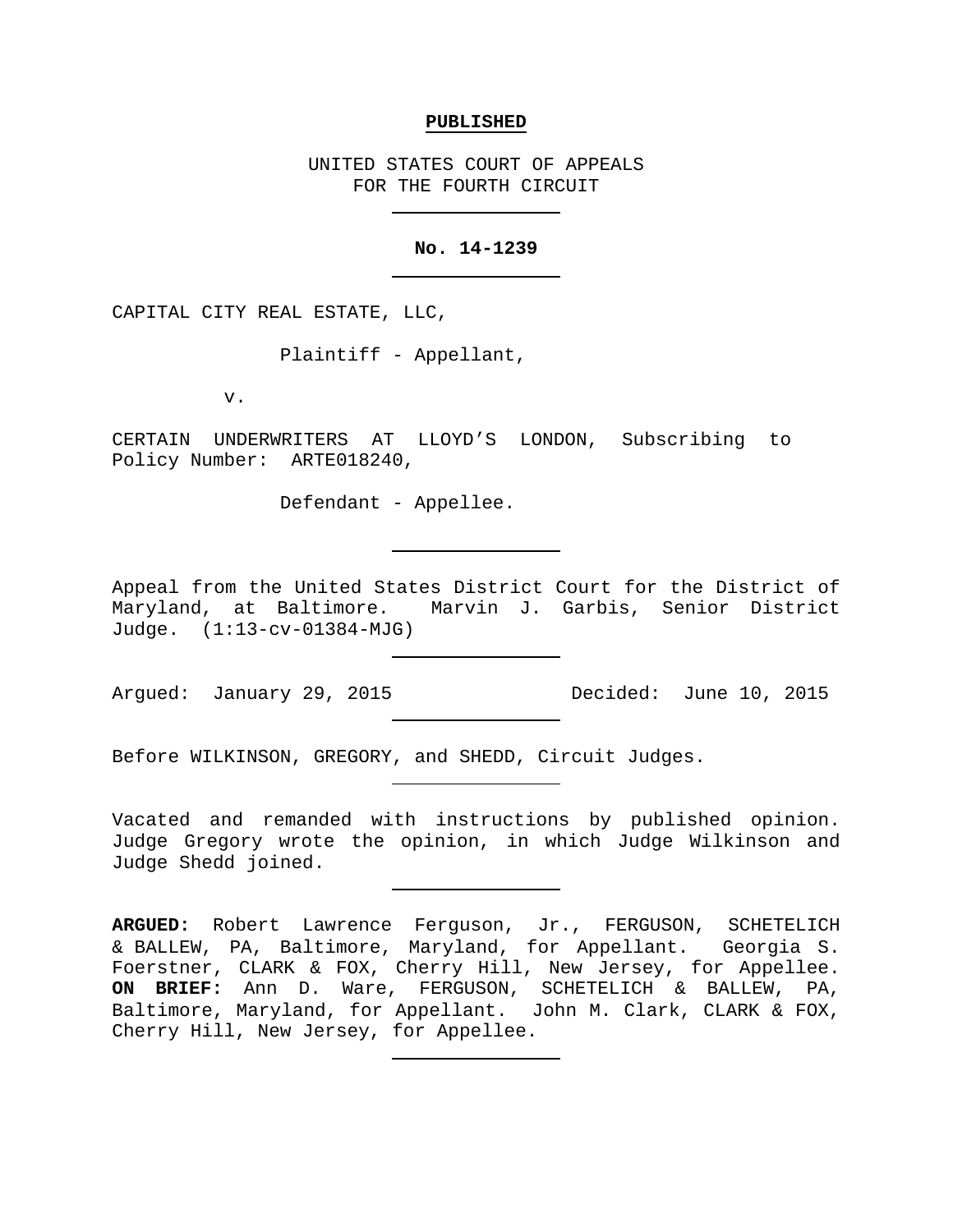GREGORY, Circuit Judge:

Capital City Real Estate, LLC ("Capital City") initiated this declaratory judgment action in the District of Maryland, seeking a declaration that Certain Underwriters at Lloyd's London ("Underwriters") were obligated to defend and indemnify Capital City against a negligence lawsuit filed in the Superior Court for the District of Columbia. The district court granted summary judgment in favor of the Underwriters, concluding that it had no duty to defend or indemnify Capital City. Because the district court erred in granting summary judgment to the Underwriters, we vacate and remand.

# **I.**

Central to this dispute is the common wall shared by the structures located at 55 Bryant Street, NW, Washington, DC ("55 Bryant Street") and 57 Bryant Street, NW, Washington, DC ("57 Bryant Street"). 55 Bryant Street was owned by Leon Yates ("Yates") and insured by The Standard Fire Insurance Company ("Standard Fire"). Capital City, a real estate development company with its principal place of business in Washington, DC, was operating as the general contractor for the renovation of 57 Bryant Street in 2008 and 2009.

Capital City subcontracted the foundation, structural, and underpinning work for the 57 Bryant Street renovations to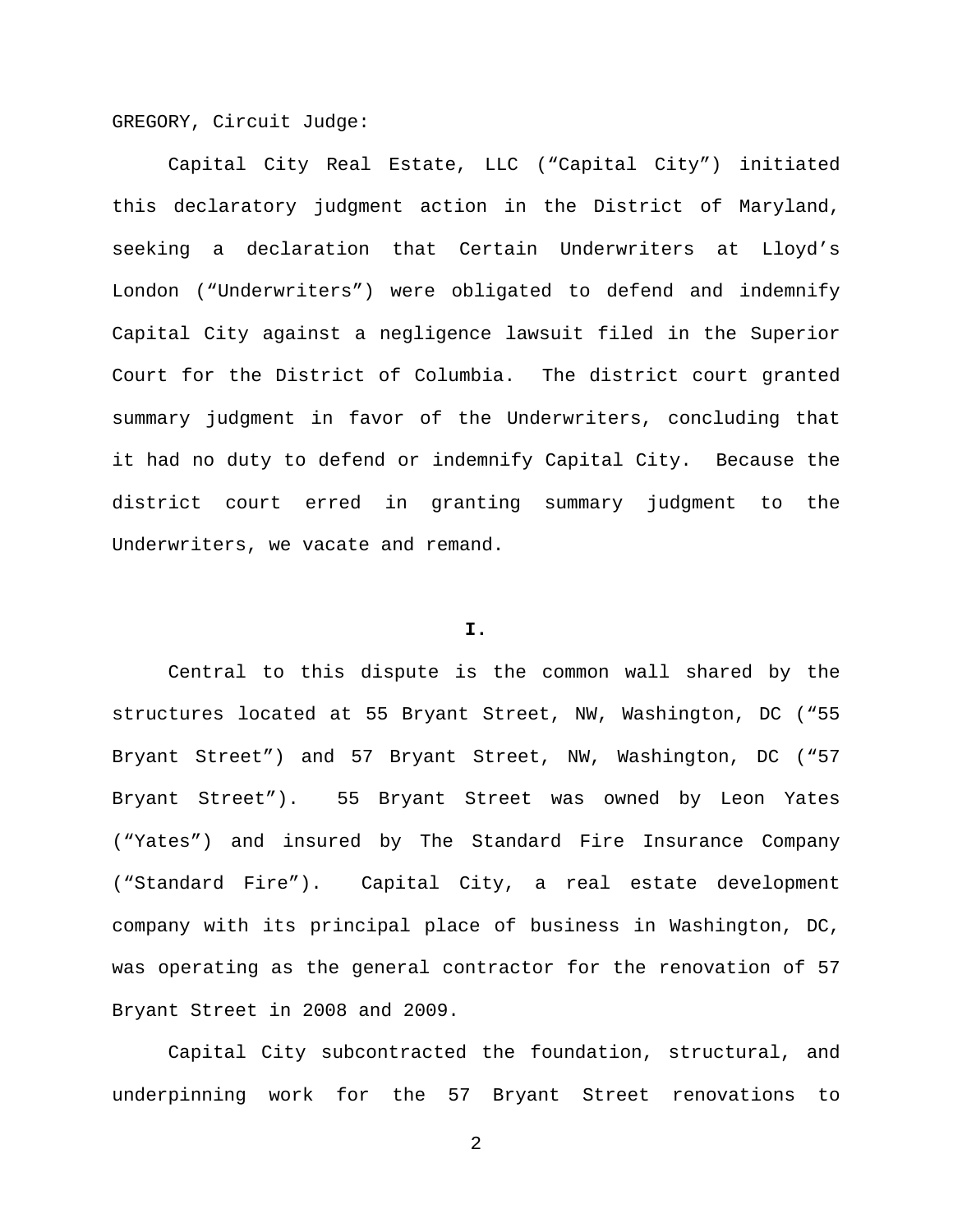Marquez Brick Work, Inc. ("Marquez"), a "corporation engaged in the business of concrete, bricks, blocks, and foundation work with its principal place of business located in Maryland." J.A. 268. "The subcontract between Capital City and Marquez Brick required Marquez Brick to indemnify Capital City for damages caused by its [Marquez's] work and further required Marquez Brick to maintain certain general liability insurance naming Capital City as an additional insured." J.A. 269. Accordingly, on November 17, 2008, the Underwriters issued an insurance policy (the "Policy") to Marquez, effective from November 17, 2008, through November 17, 2009. In December 2008, the Underwriters also issued an Endorsement (the "Endorsement") to the Policy listing Capital City as an additional insured party on the Policy. As relevant to this case, the Endorsement amends the Policy to cover Capital City as an additional insured,

but only with respect to liability for . . . "property damage" . . . caused in whole or in part by:

- 1. [Marquez's] acts or omissions; or
- 2. The acts or omissions of those acting on [Marquez's] behalf;

in the performance of [Marquez's] ongoing operations for [Capital City in Washington, D.C.].

J.A. 109.

On June 9, 2009, during the course of Marquez's work on the underpinning of 57 Bryant Street, the common wall shared by 57 Bryant Street and 55 Bryant Street collapsed. Capital City's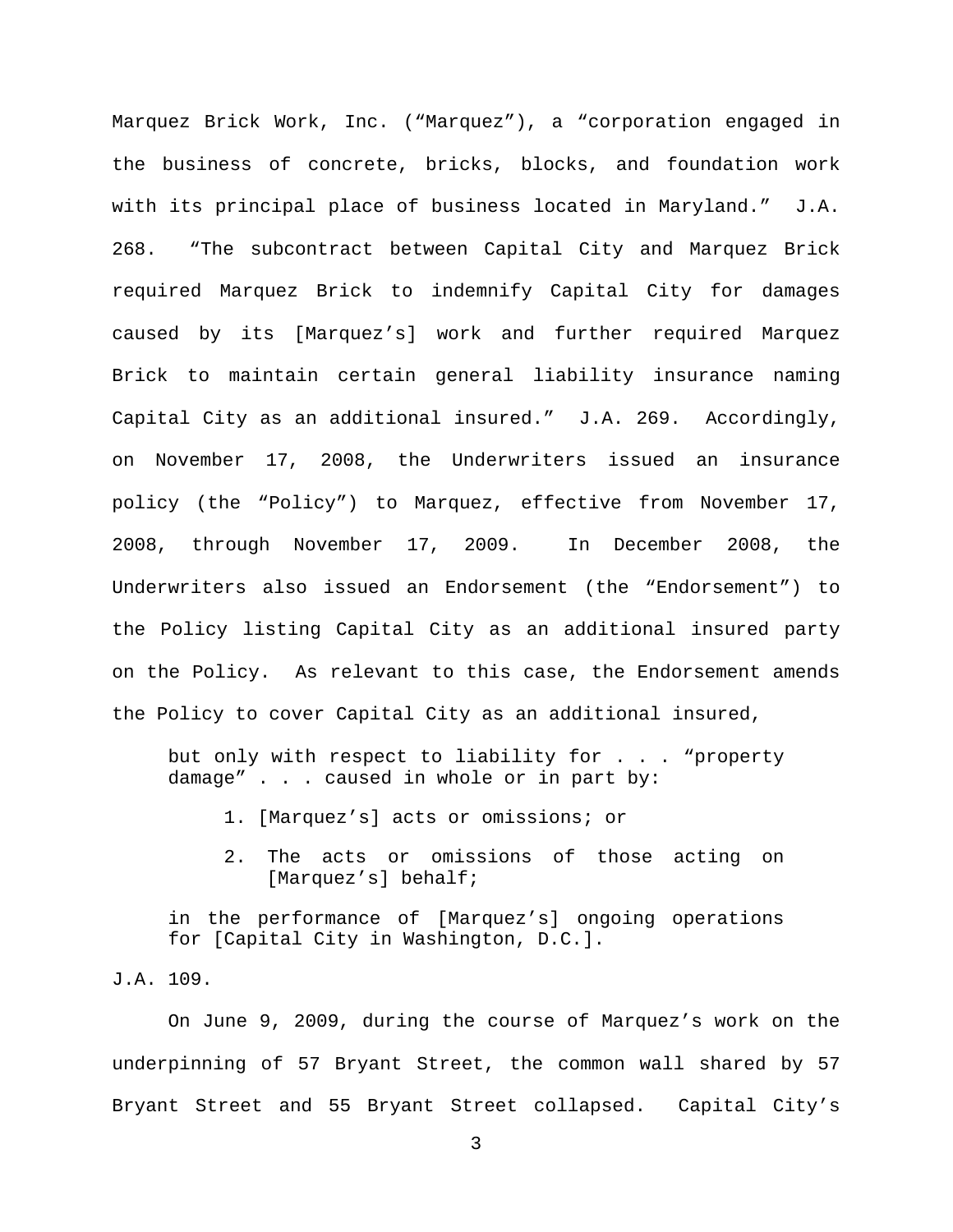insurer sent a letter to the Underwriters notifying them of the collapse, and tendering to the Underwriters "all claims that are being or will be asserted by Mr. Yates and/or others" as a result of the incident. J.A. 161. No response was received to either the initial letter, or to several letters and emails subsequently sent by counsel for Capital City.

On June 7, 2012, Standard Fire, as subrogee, filed suit against 57 Bryant Street, NW Limited Partnership, Bryant St., LLC, and Capital City in the Superior Court for the District of Columbia. Standard Fire alleges in its complaint (the "underlying complaint") that Capital City applied for and obtained from the District of Columbia a building permit to perform renovations at 57 Bryant Street. Standard Fire further alleges that "[t]he plan submitted to the District of Columbia did not detail the excavation details or any plans for providing any underpinning support or other support to the common walls and other structures of the premises." J.A. 80. The underlying complaint does not mention Marquez or explicitly seek any damages for any of its acts or omissions. Rather, the complaint attributes the June 9, 2009 collapse and resulting damage to 55 Bryant Street to negligence on the part of the named defendants. J.A. 81 ("The failure of the Defendants to properly excavate and support the structure located at 57 Bryant Street . . . constitutes negligence in that they failed to comply with the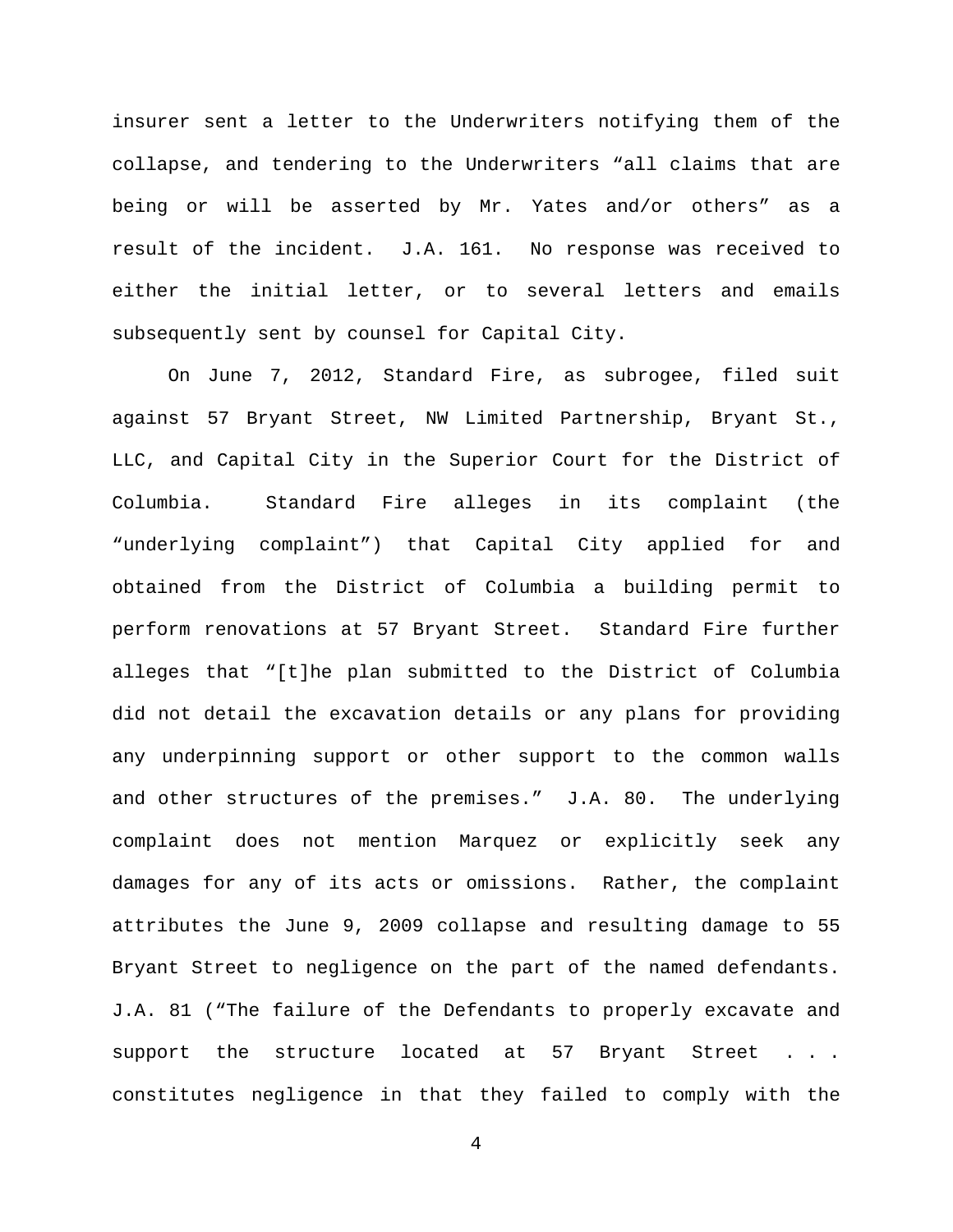applicable standard of care while performing said renovations."). Standard Fire paid for the repairs per its insurance policy with Yates, and requested \$600,000 in damages, plus attorney's fees, costs, and interest.

Capital City responded in part by filing a third party complaint against both Marquez and its owner, Feliciano Marquez. Capital City alleges that its contract with Marquez requires Marquez "to pay for defending and indemnify [Capital City] against all claims for liability that were a result of or partially resulting from Marquez's breach of any term of the" contract, and also requires "that if [Capital City] is sued and the subject of the suit is [Marquez's] work or the direct or indirect result of it, [Marquez] shall indemnify [Capital City] against all liabilities" and reimburse it for any damages or fees. J.A. 89.

Thereafter, counsel for the Underwriters responded by email and indicated that the tender of claims was under review. On April 13, 2013, counsel for the Underwriters sent a letter to counsel for Capital City denying coverage.

Capital City then filed this declaratory judgment action on May 10, 2013 against the Underwriters in the District of Maryland, seeking a declaration from the court that the Underwriters have a duty to defend Capital City under the Policy. The parties filed cross-motions for summary judgment,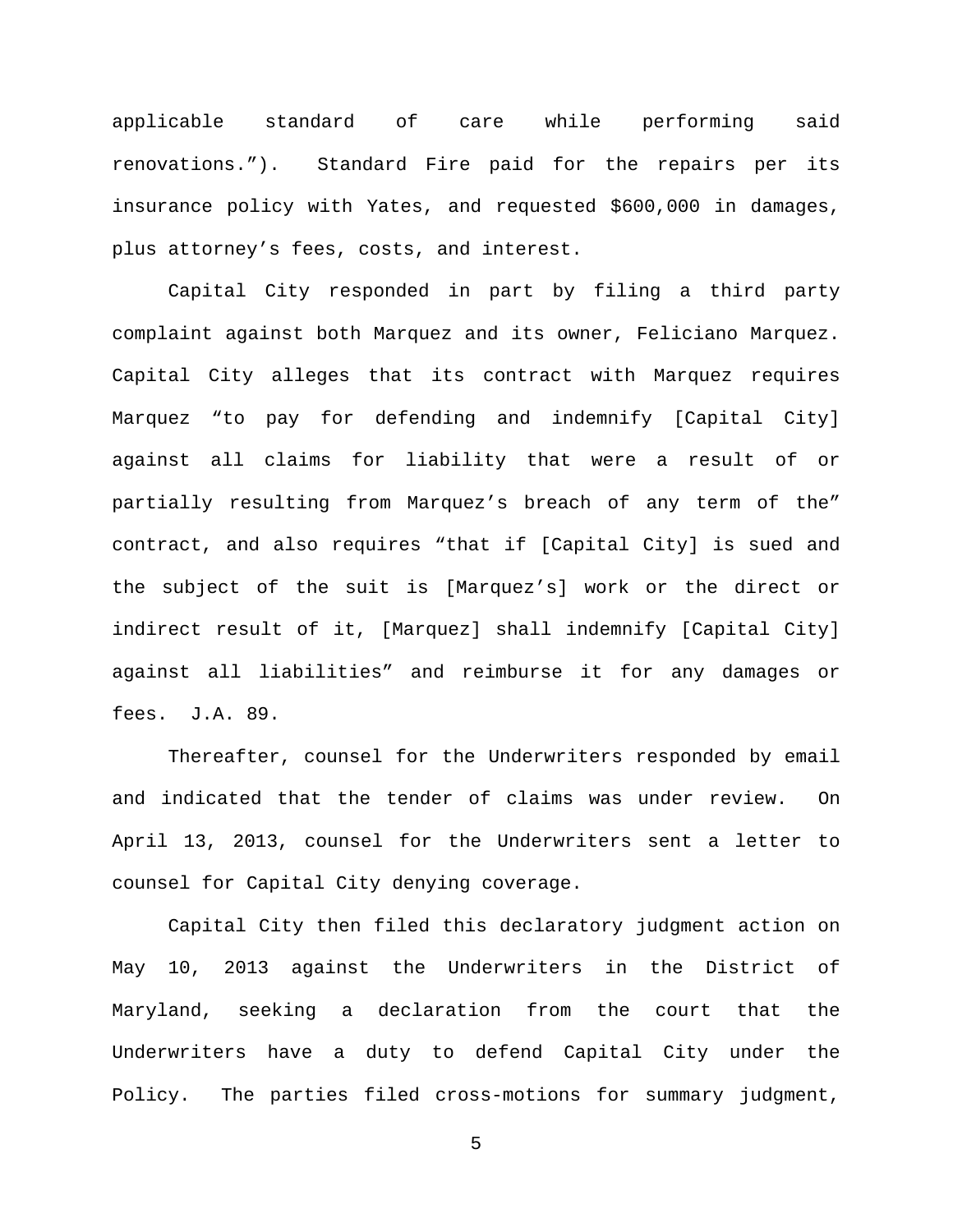and the district court ruled in favor of the Underwriters. Capital City timely filed this appeal.

## **II.**

Our review of a district court's grant of summary judgment is de novo. French v. Assurance Co. of Am., 448 F.3d 693, 700 (4th Cir. 2006). "Summary judgment is appropriate when there is no genuine issue of material fact and the moving party is entitled to judgment as a matter of law." Id. Here, we apply Maryland law because the Policy was delivered in Maryland and this diversity action was filed in the District of Maryland. Klaxon Co. v. Stentor Elec. Mfg. Co., 313 U.S. 487, 496-97 (1941) (holding that a federal court exercising diversity jurisdiction applies the choice of law principles of the state where the federal court is located); Perini/Tompkins Joint Venture v. Ace Am. Ins. Co., 738 F.3d 95, 100 (4th Cir. 2013) ("In insurance contract disputes, Maryland follows the principle of lex loci contractus, which applies the law of the jurisdiction where the contract was made. For choice of law purposes, a contract is made where 'the last act is performed which makes the agreement a binding contract. Typically, this is where the policy is delivered and the premiums paid.'" (citation omitted)).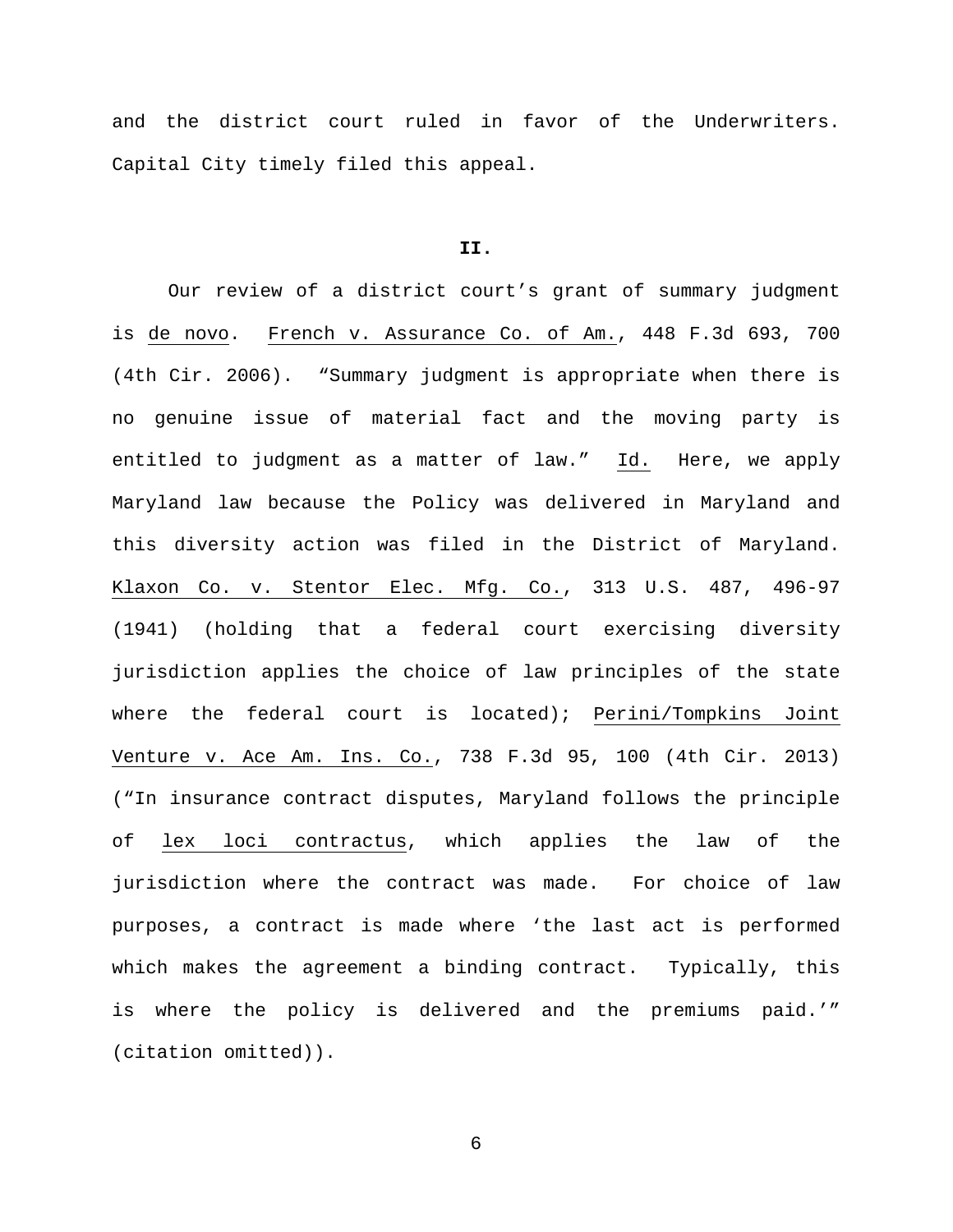Capital City advances two arguments on appeal. First, it contends that the district court erred in concluding that the Underwriters would have a duty to defend only if the underlying complaint had alleged that Capital City was vicariously liable for the actions of its subcontractor. Second, Capital City argues that the district court should have made clear that, if the Underwriters owe it a duty to defend, then Capital City is entitled to recover expenses, including attorney's fees.

#### **III.**

In determining whether an insurer has a duty to defend under an insurance policy, Maryland courts apply the following test:

(1) what is the coverage and what are the defenses under the terms and requirements of the insurance policy? (2) do the allegations in the tort action potentially bring the tort claim within the policy's coverage? The first question focuses upon the language and requirements of the policy, and the second question focuses on the allegations of the tort suit. At times these two questions involve separate and distinct matters, and at other times they are intertwined, perhaps involving an identical issue.

St. Paul Fire & Marine Ins. Co. v. Pryseski, 438 A.2d 282, 285 (Md. 1981). We address the two steps of the test in turn.

**A.**

We first must determine the scope of coverage under the Policy's terms and conditions. Pryseski, 438 A.2d at 285. With respect to interpretation of the Policy language and terms, we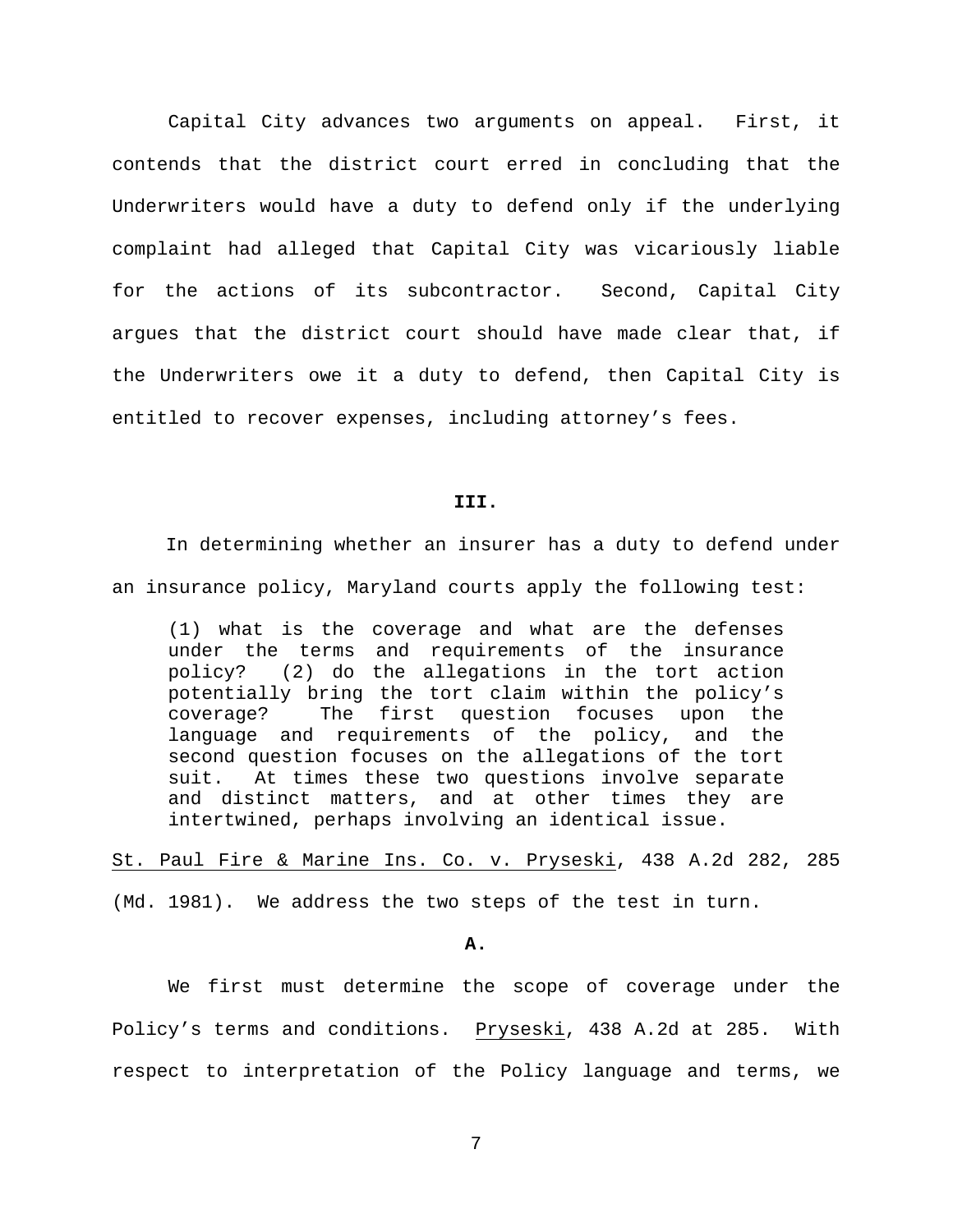note that, "[u]nlike the majority of other states, Maryland does not follow the rule that insurance policies are to be most strongly construed against the insurer." Empire Fire & Marine Ins. Co. v. Liberty Mut. Ins. Co., 699 A.2d 482, 494 (Md. 1997). Rather, Maryland law applies ordinary contract principles to insurance contracts. Id. "Nevertheless, under the general principles of contract construction, if an insurance policy is ambiguous, it will be construed liberally in favor of the insured and against the insurer as drafter of the instrument." Id.

"If the policy's language is clear and unambiguous, the Court will assume the parties meant what they said. As with any contractual dispute, we start with the relevant policy provisions." Perini/Tompkins, 738 F.3d at 101 (quotation marks and ellipsis omitted); see also Prince George's Cnty. v. Local Gov't Ins. Trust, 879 A.2d 81, 88 (Md. 2005) ("In interpreting an insurance policy, as with any contract, the primary task of the circuit court is to apply the terms of the policy itself."). As with other contracts, "we analyze the plain language of [an insurance] contract according words and phrases their ordinary and accepted meanings as defined by what a reasonably prudent lay person would understand them to mean." Kendall v. Nationwide Ins. Co., 702 A.2d 767, 771 (Md. 1997). In so doing, we read the Endorsement and the Policy together as a single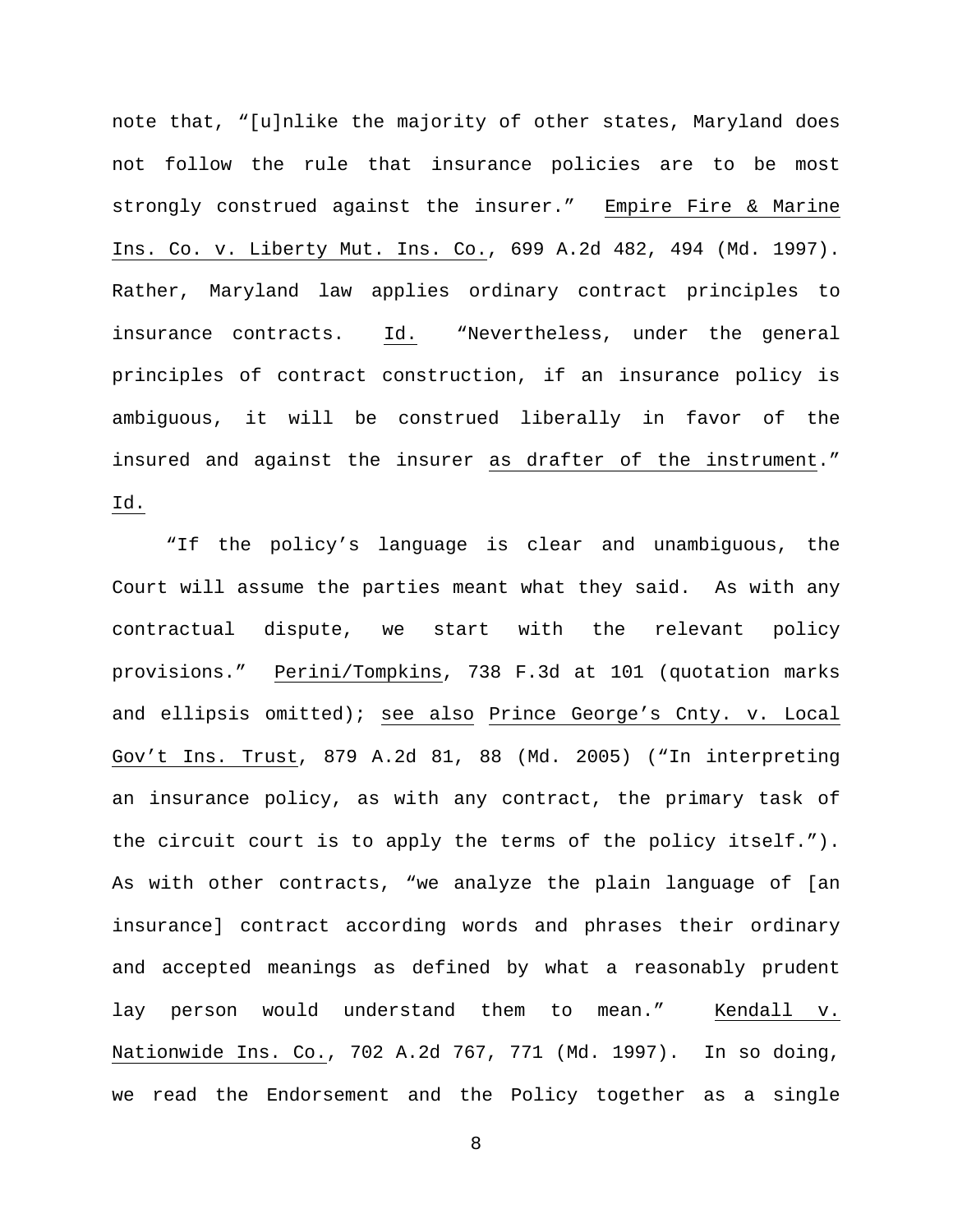contract. Local Gov't Ins. Trust, 879 A.2d at 88 ("In general, the main insurance policy and an endorsement constitute a single insurance contract, and an effort should be made to construe them harmoniously."). However, "[i]f the endorsement conflicts with the main policy, the endorsement controls." Id.

Here, the relevant portion of the Policy is the Endorsement itself. The Endorsement in this case is the form provided by the Insurance Services Office, Inc. ("ISO") which "is the almost exclusive source of support services in this country for [commercial general liability] insurance." Hartford Fire Ins. Co. v. California, 509 U.S. 764, 772 (1993). It "develops standard policy forms and files or lodges them with each State's insurance regulators; most [commercial general liability] insurance written in the United States is written on these forms." Id. The Endorsement here, the CG 20 10 07 04 Form, was copyrighted by the ISO in 2004. J.A. 109. It explicitly covers Capital City as an additional insured for the 57 Bryant Street renovation project, "but only with respect to liability for . . . 'property damage' . . . caused in whole or in part by: 1. [Marquez's] acts or omissions; or 2. The acts or omissions of those acting on [Marquez's] behalf." J.A. 109.

The Maryland Court of Appeals has not construed the Endorsement language presented in this case. However, the language is quite clear that coverage is provided for Capital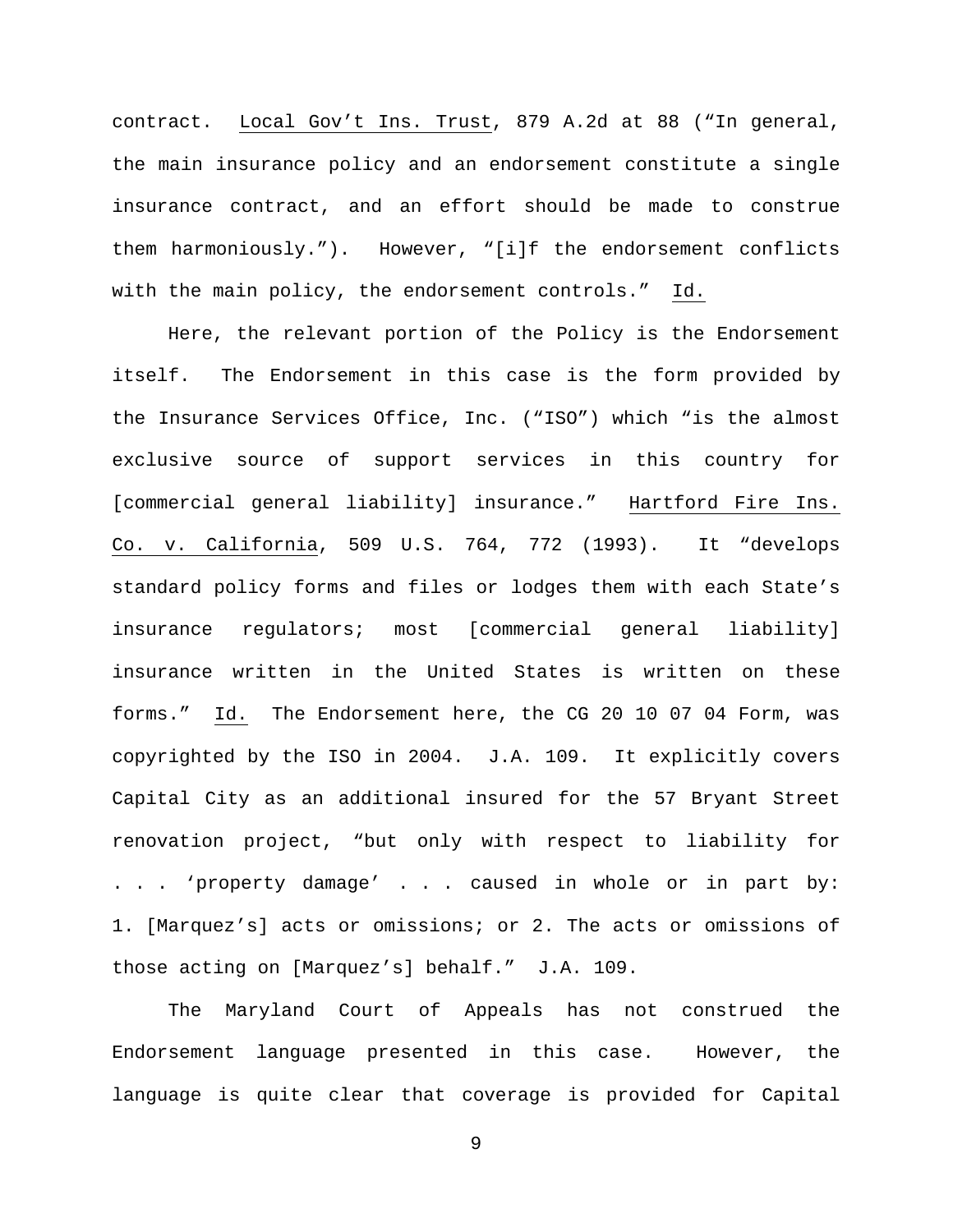City, as the additional insured, for "property damage . . . caused in whole or in part by" Marquez. The Fifth Circuit has construed the exact Endorsement language at issue here to mean that an insurer has a duty to defend an additional insured "only if the underlying pleadings allege that" the named insured, "or someone acting on its behalf, proximately caused" the injury or damage. Gilbane Bldg. Co. v. Admiral Ins. Co., 664 F.3d 589, 598 (5th Cir. 2011). Insurance law commentators have also examined the language at issue and concluded that an additional insured is covered where a named insured is at least partially negligent. See, e.g., Scott C. Turner, Insurance Coverage of Construction Disputes § 42:4 (2015) (stating that when the "ISO issued revised versions of its additional insured endorsements" in 2004, it "attempt[ed] to narrow coverage for additional insureds" such that "for there to be insurance for the additional insured . . . the named insured must be negligent at least in part"). We thus conclude that the plain language of the Endorsement provides for exactly what is says: coverage to Capital City for property damage caused by Marquez, either in whole or in part.

The Underwriters argue that the scope of coverage is limited to Capital City's vicarious liability for Marquez's acts or omissions. However, there is no mention of vicarious or derivative liability in the Endorsement. As the Tenth Circuit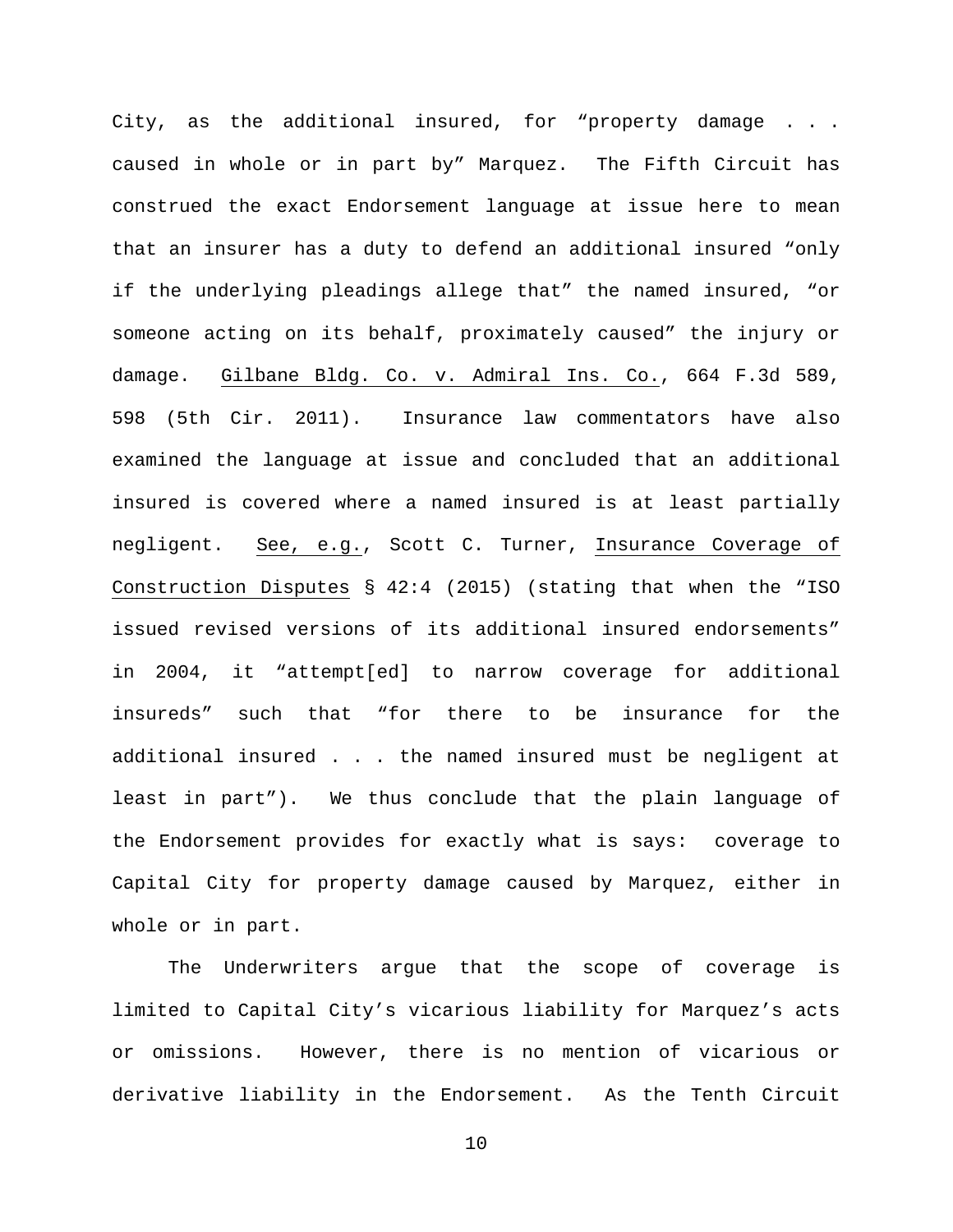recognized in construing the language of the predecessor to the CG 20 10 07 04 Form, "if the parties had intended coverage to be limited to vicarious liability, language clearly embodying that intention was available." McIntosh v. Scottsdale Ins. Co., 992 F.2d 251, 255 (10th Cir. 1993) (original alterations omitted); see also Am. Empire Surplus Lines Ins. Co. v. Crum & Forster Specialty Ins. Co., No. Civ. H-06-0004, 2006 WL 1441854, at \*7 (S.D. Tex. May 23, 2006) (construing the 2004 CG 20 10 07 04 Form and remarking that "nothing in the 'whole or in part' sentence of the Endorsement . . . expressly limits . . . additional insured coverage to derivative or vicarious claims. . . . The words 'derivative' and 'vicarious' are conspicuously absent from the Endorsement"). Turner has observed that "[m]any insurers maintain that the coverage provided to additional insured is limited to the additional insured's vicarious liability for the acts or omissions of the named insured." Turner, Insurance Coverage of Construction Disputes § 42:4. But he rightly notes that "[w]hile it is true that the additional insured is covered for its vicarious liability stemming from the named insured's operations, the insurer's attempt to limit coverage to that alone ignores the language of the additional insured endorsements." Id.

Ultimately, it is the language of the Endorsement that must control. See Perini/Tompkins, 738 F.3d at 101. Here, the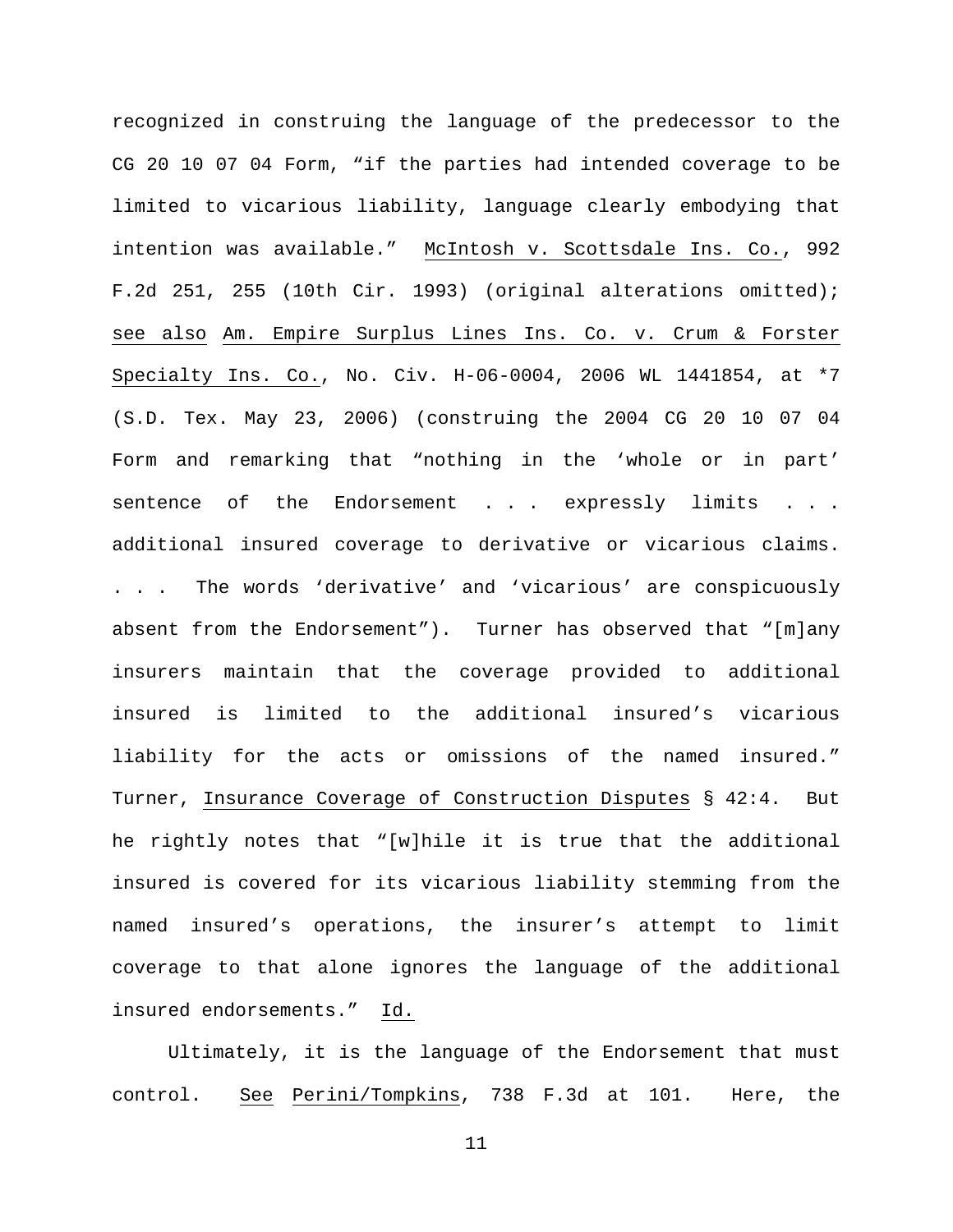language of the Endorsement plainly lacks the vicarious liability limitation that the Underwriters seek to impose. Even if we were to view the Endorsement language as ambiguous, we would be obligated to construe that ambiguity against the Underwriters, see Empire Fire, 699 A.2d at 494, and to find that the scope of the Endorsement extends to property damage caused by Marquez, either in whole or in part, regardless of whether the underlying complaint seeks to hold Capital City vicariously liable for Marquez's acts or omissions.

**B.**

Having determined the scope of the Endorsement, the Court turns to the second question presented by the Pryseski test, namely whether the "allegations in the tort action potentially bring the tort claim within the policy's coverage." Pryseski, 438 A.3d at 285. As the Maryland Court of Appeals has stated, "to give effect to the duty to defend where the allegations, even if groundless, present claims both within and without the policy coverage the rule in Maryland is that 'the insurer still must defend if there is a potentiality that the claim could be covered by the policy.'" Continental Cas. Co. v. Bd. Of Educ., 489 A.2d 536, 542 (Md. 1985) (quoting Brohawn v. Transamerica Ins. Co., 347 A.2d 842, 850 (Md. 1975)); see also Baltimore Gas & Elec. Co. v. Commercial Union Ins. Co., 688 A.2d 496, 505-06 (Md. Ct. Spec. App. 1997) (observing that the Maryland Court of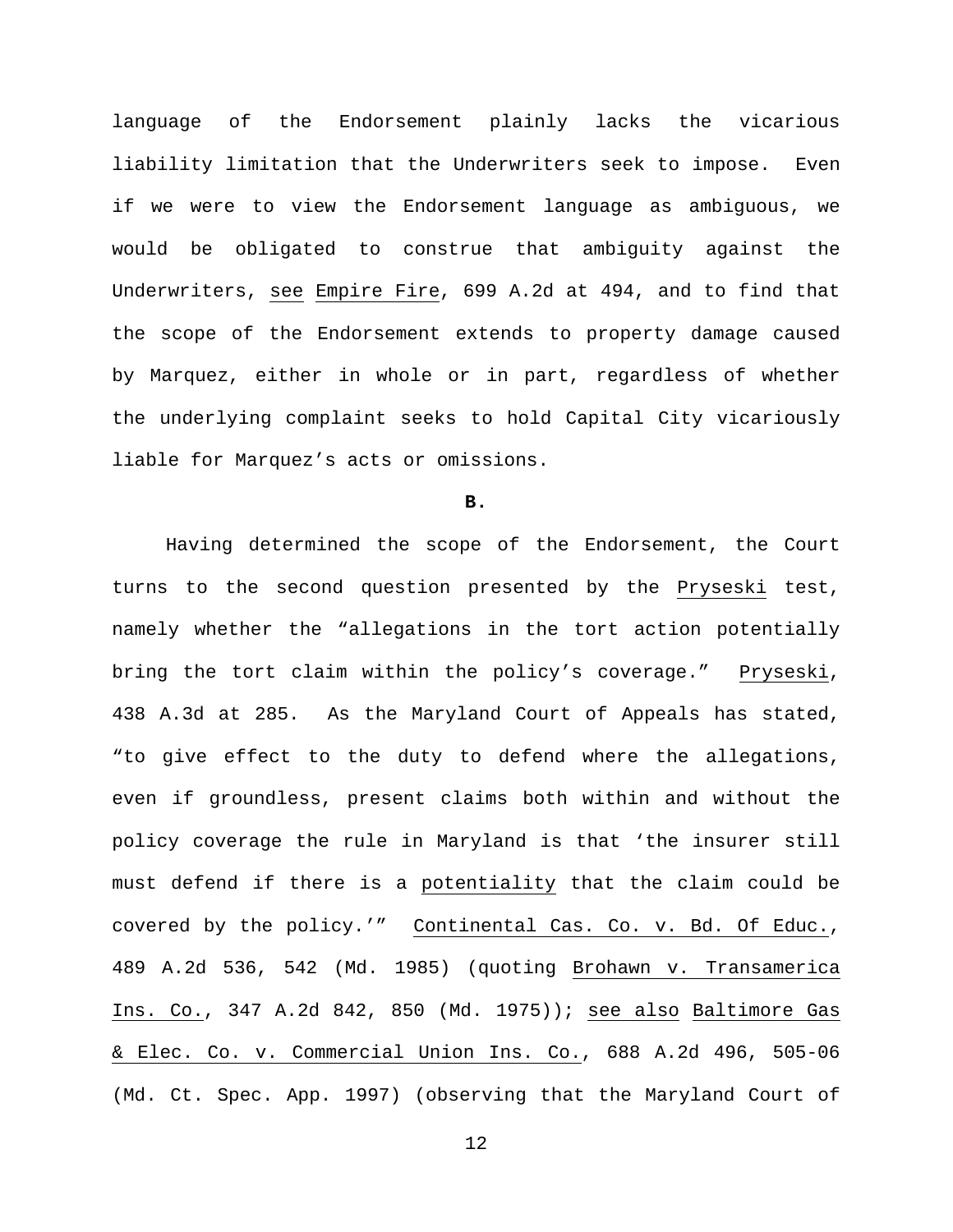Appeals has held that "the duty to defend arises as long as the plaintiff in a tort case alleges an 'action that is potentially covered by the policy, no matter how attenuated, frivolous, or illogical that allegation may be.'" (quoting Sheets v. Brethren Mut. Ins. Co., 679 A.2d 540, 543 (Md. 1996)).

Maryland courts generally look to the pleadings in the underlying lawsuit to determine whether there is a potentiality of coverage. Aetna Cas. & Sur. Co. v. Cochran, 651 A.2d 859, 863 (Md. 1995). While the Maryland Court of Appeals has "held that an insurer may not use extrinsic evidence to contest coverage if the tort suit complaint establishes a potentiality of coverage," it has set forth a different rule for an insured. Id. at 863-64. Specifically, "where a potentiality of coverage is uncertain from the allegations of a complaint, any doubt must be resolved in favor of the insured." Id. Moreover, "an insured may establish a potentiality of coverage under an insurance policy through the use of extrinsic evidence." Id. at 866; see also Litz v. State Farm Fire & Cas. Co., 695 A.2d 566, 570 (Md. 1997) ("A potentiality of coverage is typically established by the allegations in the tort plaintiff's complaint. Sometimes, however, extrinsic evidence may also be used to establish a potentiality of coverage. When extrinsic evidence, but not the allegations of the complaint, establish a potentiality of coverage, the insured may rely on evidence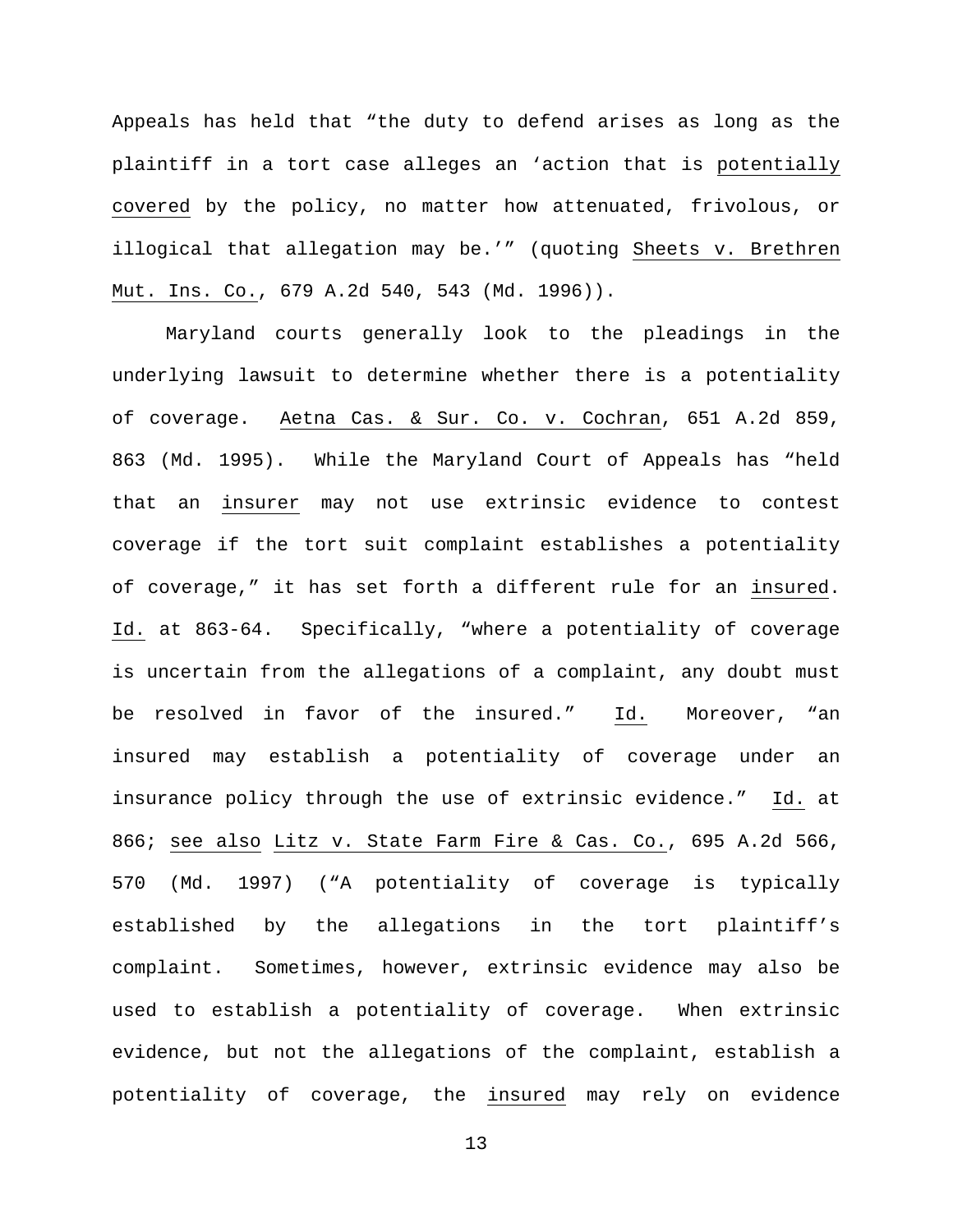outside of the complaint." (emphasis added) (citations omitted)). The Maryland Court of Appeals has noted that its policy ensures that an insured "is not foreclosed from receiving the defense to which [it] is entitled merely because the complaint fails to plead allegations that establish a potentiality of coverage under the insurance policies." Cochran, 651 A.2d at 866. However, "an insured cannot assert a frivolous defense merely to establish a duty to defend on the part of [its] insurer." Id.

Here, the underlying complaint is silent as to the involvement of Marquez. Indeed, Marquez is not named anywhere in the complaint. However, Capital City has filed a third party complaint against Marquez and its owner, and has introduced extrinsic evidence that the collapse of the common wall between 55 Bryant Street and 57 Bryant Street was caused by Marquez. Given that Standard Fire's underlying complaint alleges that "[t]he failure of the Defendants to properly excavate and support the structure located at 57 Bryant Street" constituted negligence "in that they failed to comply with the applicable standard of care while performing" the 57 Bryant Street renovations, J.A. 81, and given also that Marquez's involvement in those renovations is undisputed, it cannot be said that the complaint does not seek to hold the named defendants liable for property damage "caused in whole or in part" by Marquez.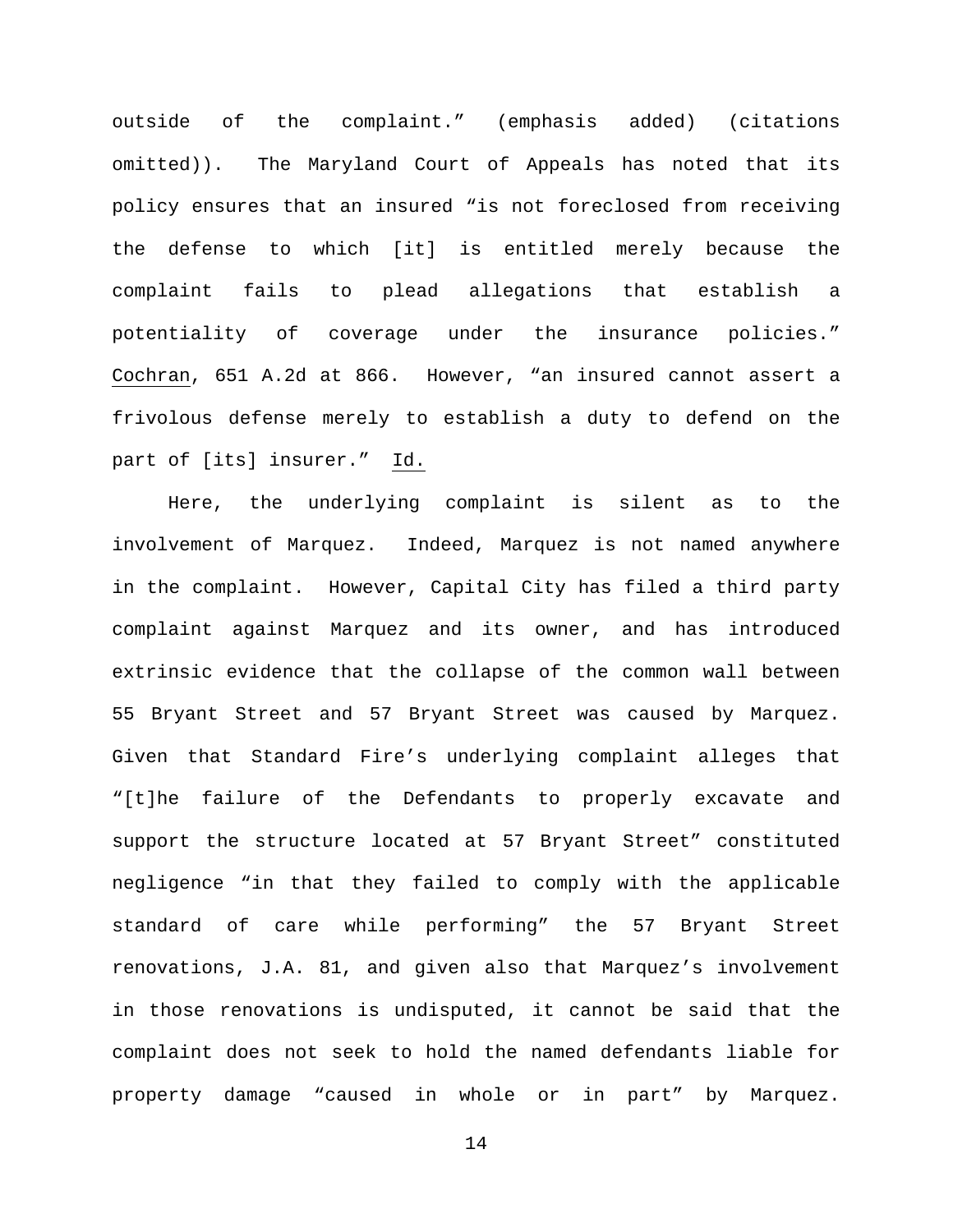Because the underlying complaint does not make clear that Marquez conducted the foundation, structural, and underpinning work that led to the collapse of the common wall, Capital City is entitled to rely on its extrinsic evidence to establish those facts and to thereby establish a potentiality of coverage. It was error for the district court to conclude otherwise.

The Underwriters urge us to follow the rule set forth in the Maryland Court of Special Appeals case, Baltimore Gas, which held that an insurer had no duty to defend where the plaintiffs in the underlying tort lawsuit dismissed their claims against all of the defendants except for the general contractor. 688 A.2d at 511. But nothing in the Baltimore Gas case contradicts our holding here. In that case, the plaintiffs in the underlying lawsuit sued a general contractor, a subcontractor, and others for injuries suffered after the plaintiffs' car fell into an excavation pit. The court observed that the plaintiffs in the underlying lawsuit "[u]ltimately . . . chose to pursue their claim only against BGE[, the general contractor], on the theory that BGE was solely responsible for the occurrence" at issue in the case "because of its own negligence." Id. at 507. The tort plaintiffs thus "expressly redefined their theory of BGE's liability." Id. The court stated that "the tort plaintiff's [sic] allegations are central to the determination of coverage." Id. at 510 (original emphasis). It concluded: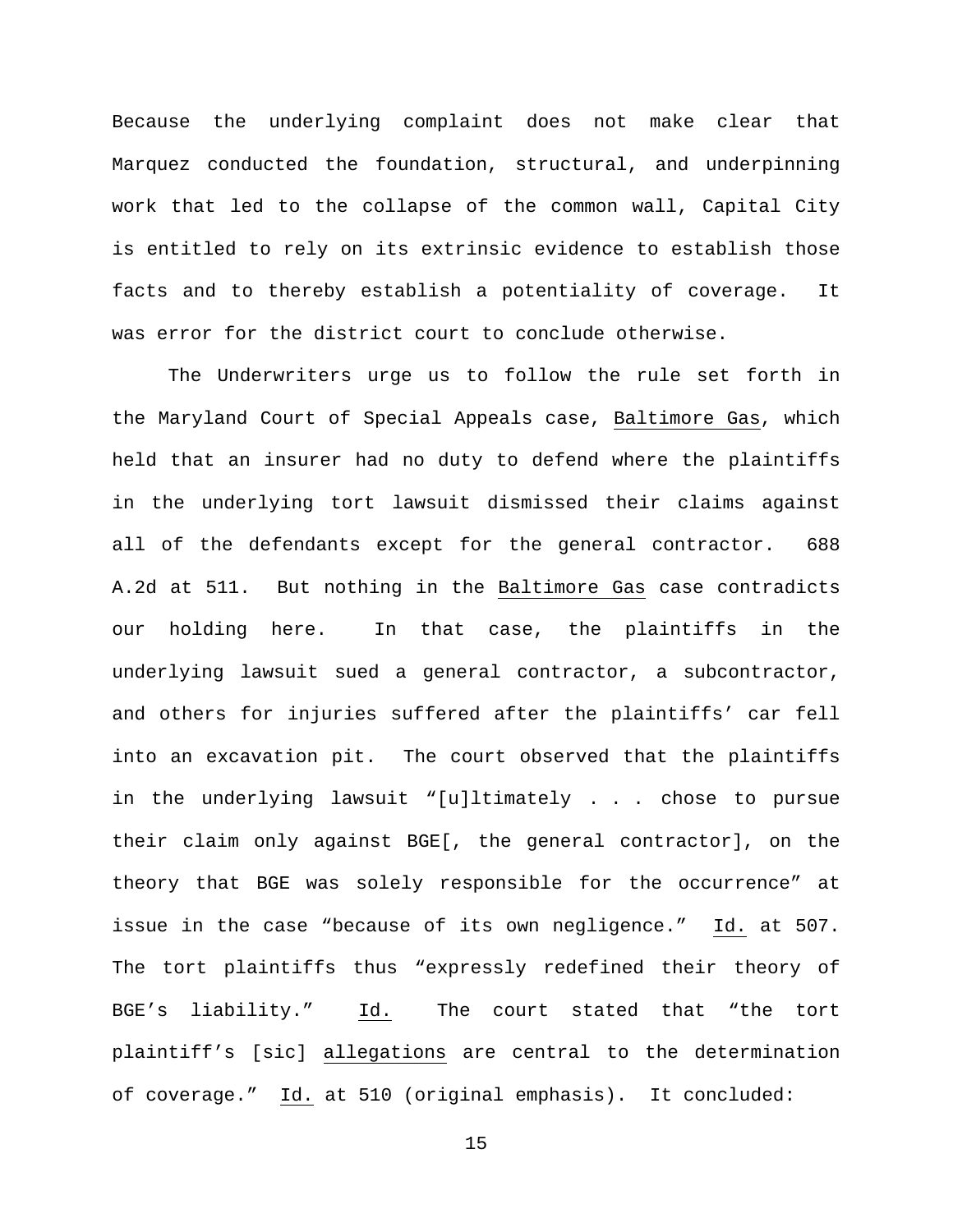BGE cannot compel [the insurer] to provide it with a defense based on claims which, although at one time<br>asserted by the [plaintiffs in the underlying asserted by the [plaintiffs in lawsuit], were no longer asserted, because such claims 'will not be generated at trial.' The fact that the plaintiffs never formally amended their complaint to restate the allegations so as to reflect their revised theory of BGE's liability is of no moment.

Id. at 511. But crucial to the court's holding was that discovery showed that the general contractor – and not its subcontractor – had the duty to fill the excavation pit into which the plaintiffs' car fell. While it was undisputed that the subcontractor had been engaged to dig the pit, the evidence also showed that BGE was responsible for filling the pit. 688 A.2d at 507-09. The plaintiffs chose to pursue their claims only against BGE for its negligent failure to fulfill its duty, leading the Baltimore Gas court to conclude that the insurer no longer had a duty to defend.

By contrast, there is not such a clean delineation of which actor owes which duty in this case, in part because the underlying complaint fails to even mention Marquez. But the underlying complaint in this case does not affirmatively present a claim that falls outside the scope of the Policy.[\\*](#page-15-0) Rather, it

<span id="page-15-0"></span>It is for this reason that the Underwriters' and the district court's reliance on G.E. Tignall & Co., Inc. v. Reliance Nat'l Ins. Co., 102 F. Supp. 2d 300 (D. Md. 2000) is misplaced. As an initial matter, to the extent that the Tignall decision suggests that there is no potentiality of coverage merely because the underlying lawsuit does not mention the named (Continued)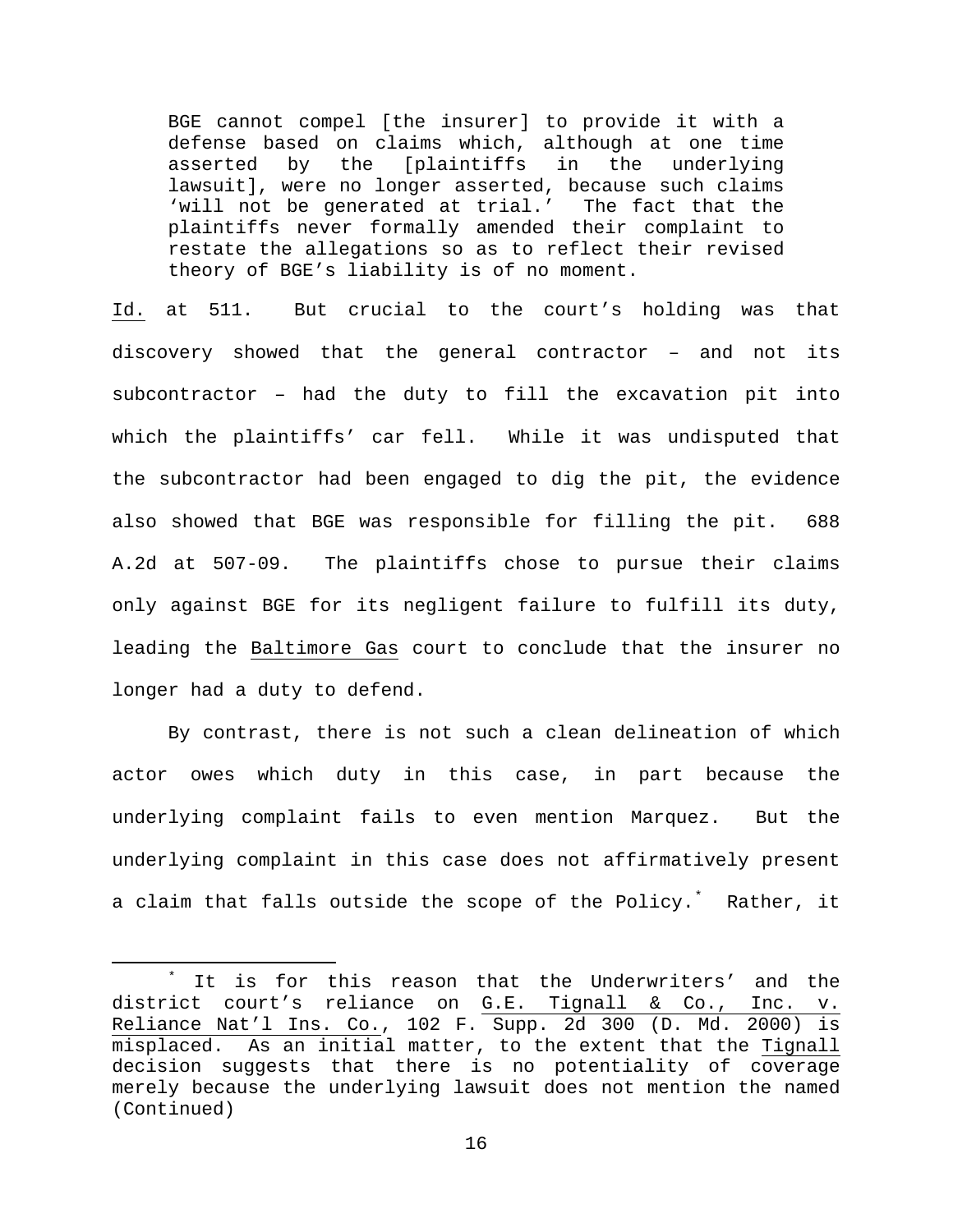clearly seeks recovery for property damage that was "caused in whole or in part" by the failure to use the appropriate standard of care in performing the renovations. Although Marquez is not mentioned as performing the renovation work that led to the collapse of the wall, Capital City, as the additional insured, is entitled to introduce Marquez's involvement by way of extrinsic evidence. Litz, 695 A.2d at 570. Indeed, the Maryland Court of Appeals has stated that

Ĩ.

insured, 102 F. Supp. 2d at 307, it incorrectly interprets Maryland law. See, e.g., Cochran, 651 A.2d at 866; Litz, 695<br>A.2d at 570. Indeed, the Tignall court explicitly recognized Indeed, the Tignall court explicitly recognized that "[e]xtrinsic evidence may be used by the insured to establish the potentiality of coverage." Tignall, 102 F. Supp. 2d at 307. Second, we note that in holding that an underlying tort plaintiff must plead a case of vicarious liability, id., the Tignall court was interpreting the predecessor to the CG 20 10 07 04 Form at issue in this case. As we held above, the plain language of the Endorsement presented here does not contemplate a restriction of coverage to claims of vicarious liability. Finally, we note that the underlying complaint in Tignall, unlike the underlying complaint in this case, stated that the plaintiff "avers that all of these damages were and are due solely to the wrongful and negligent acts and omissions of the Defendants." Tignall, 102 F. Supp. 2d at 307. It is worth noting that the allegations here are not framed to affirmatively exclude the negligent acts or omissions of parties other than the named defendants. Even so, such allegations would not necessarily resolve the question of potentiality of coverage because, again, Maryland has refused to foreclose an insured "from receiving the defense to which [it] is entitled merely because the complaint fails to plead allegations that establish a potentiality of coverage under the insurance policy." Cochran, 651 A.2d at 866; see also Litz, 695 A.2d at 570 (permitting an insured to introduce extrinsic evidence where a complaint lacks allegations to establish potentiality of coverage).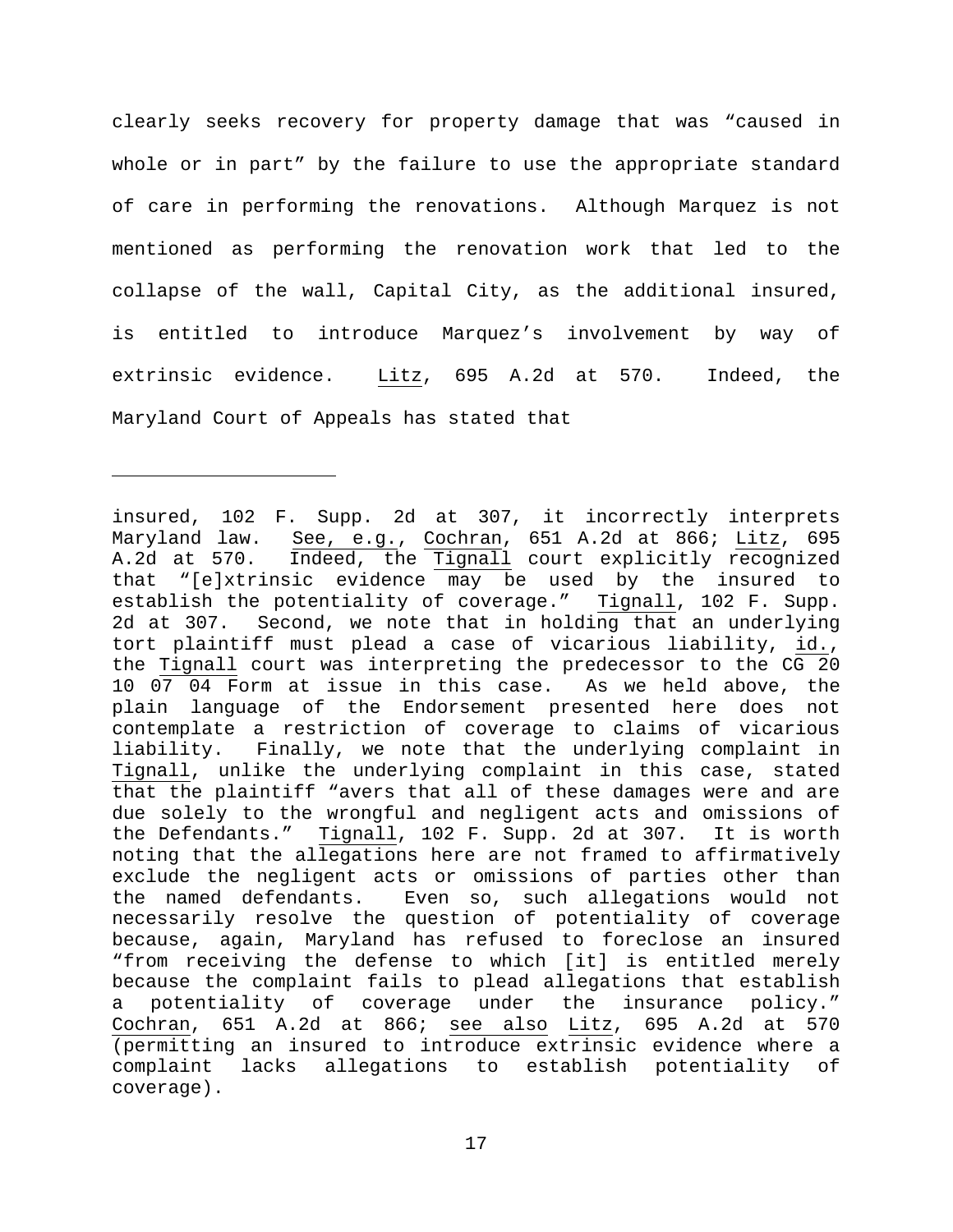[t]here is an important difference between the duty to defend a lawsuit that affirmatively makes a claim that falls outside of the coverage of the policy, and the duty to defend a lawsuit that fails to allege the elements of a cause of action that if properly alleged and proven would be within the coverage of policy.

Sheets, 679 A.2d at 544-45. And as noted above, Maryland law rejects the notion that an insured would be "foreclosed from receiving the defense to which [it] is entitled merely because the complaint fails to plead allegations that establish a potentiality of coverage under the insurance polic[y]." Cochran, 651 A.2d at 866.

The Underwriters contend that Standard Fire seeks in the underlying complaint to recover damages only on the theory that Capital City failed to submit appropriate construction plans to the District of Columbia. If the Underwriters were correct, perhaps this would be a different case. However, the underlying complaint faults the named defendants for improperly excavating and supporting 57 Bryant Street and for failing "to comply with the applicable standard of care while performing said renovations." J.A. 81 (emphasis added). It is absurd to think that such allegations rest solely on the submission of construction plans rather than additionally seeking damages for negligence in actually conducting the construction and renovation work. And again, it is undisputed that Marquez did the foundation work during the course of the renovations. We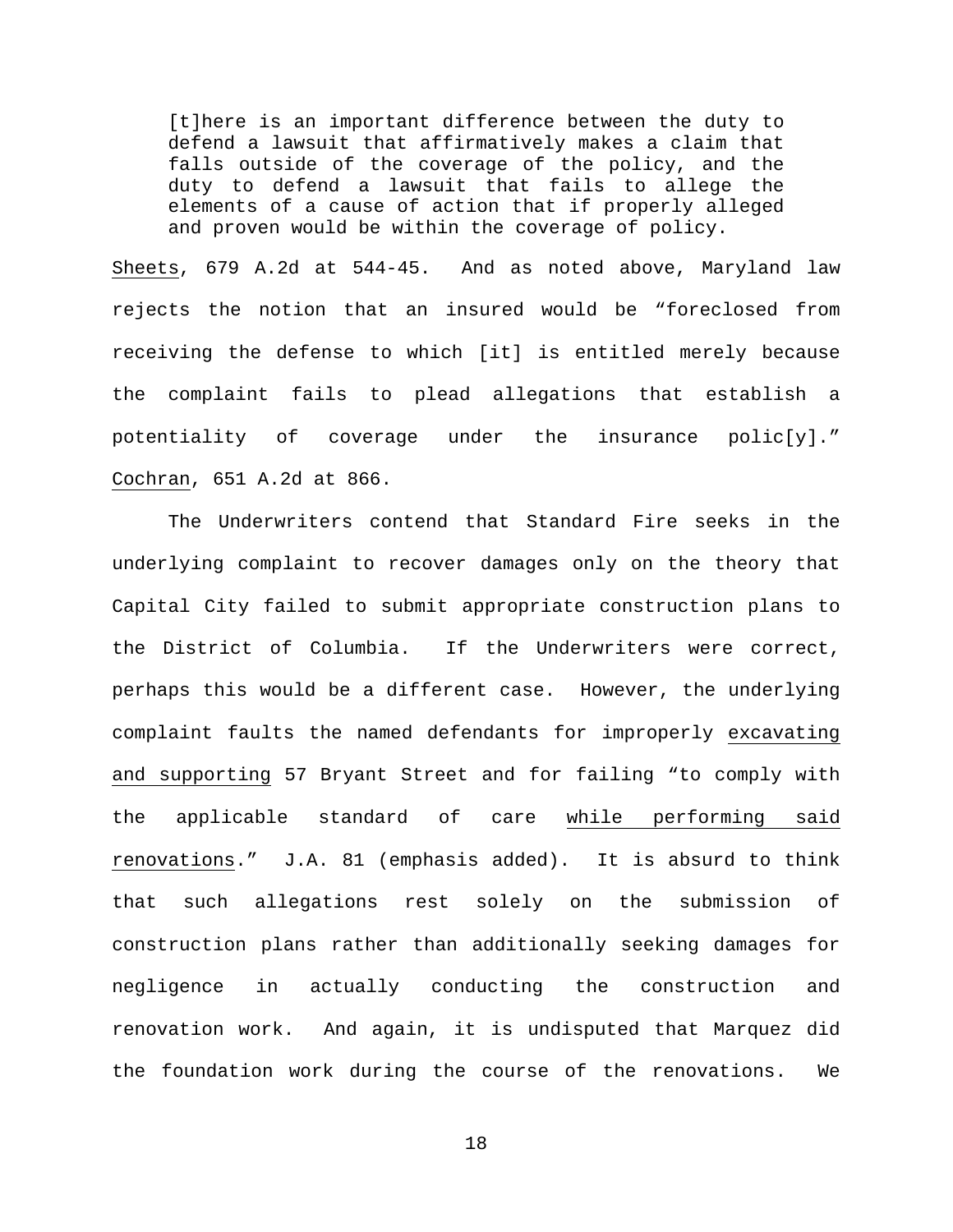therefore find that there is a potentiality of coverage. The Underwriters have a duty to defend Capital City in the underlying tort lawsuit.

# **IV.**

Capital City argues that the district court should have made clear that, if the Underwriters owe it a duty to defend, then Capital City is entitled to recover expenses, including attorney's fees. The district court did not address this issue below, and the Underwriters did not respond to Capital City's expenses and fees arguments here. We decline to address the question on appeal, and instead will give the district court the opportunity to resolve the issue in the first instance.

# **V.**

For the foregoing reasons, we conclude that the scope of coverage under the Endorsement extends beyond acts or omissions of Marquez for which Capital City was vicariously liable. The plain language of the Endorsement creates a duty to defend Capital City where Capital City is being held liable for the acts or omissions of Marquez. Moreover, we find that the allegations in the underlying complaint create a potentiality of coverage. Accordingly, we vacate the district court's order granting summary judgment to the Underwriters and remand this